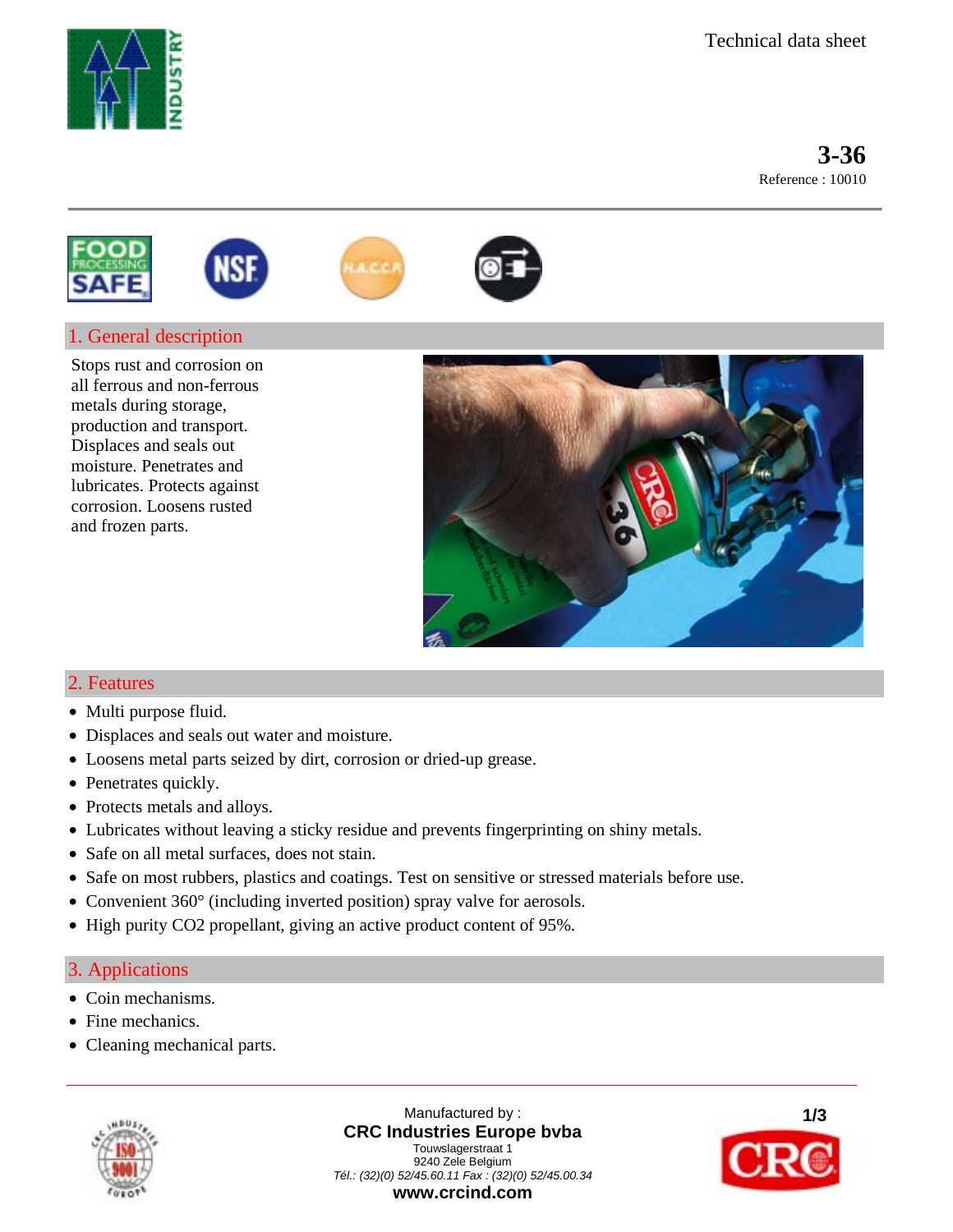

 **3-36**Reference : 10010

- Pneumatic tools.
- Handling equipment.
- Precision instruments.
- Agricultural equipment.
- Surface treatment.
- Seized and corroded parts.
- Corrosion protection of all ferrous materials.

## 4. Directions

- Apply a thin even film.
- Use extension tube for more precise application.
- Stir or mix bulk products well before use.
- For application in dipping baths, take care to stir periodically, limit the evaporation and clean and replace the product when stable emulsions are formed.
- Use only with adequate ventilation.
- Do not use on energized equipment.
- Test before use on sensitive materials.
- To remove residues or excess product, use one of the CRC cleaners.

## • **A safety data sheet (MSDS) according to EC Regulation N° 1907/2006 Art.31 and amendments is available for all CRC products.**

## 5. Typical product data (without propellant)

|                                      | Aerosol                  | Bulk                        |
|--------------------------------------|--------------------------|-----------------------------|
| Appearance                           | Liquid                   | Liquid                      |
| Color                                | blue-green               | blue-green                  |
| Odour                                | Characteristic odor      | Characteristic odor         |
| Density                              | 0.83 g/cm3 ( $@ 20°C$ )  | 0.83 g/cm3 ( $@ 20°C$ )     |
| <b>Flash Point</b>                   | 78 °C (Closed Cup)       | 78 °C (Closed Cup)          |
| Auto Ignition temperature            | $>$ 200 °C               | $>$ 200 °C                  |
| Dynamic viscosity                    | 3.9 mPa.s ( $@ 20°C$ )   | 3.9 mPa.s ( $@ 20°C$ )      |
| Dynamic viscosity active product     | 64 mPa.s ( $@ 20°C$ )    | 64 mPa.s (@ $20^{\circ}$ C) |
| Operating temperature active product | $-50 \rightarrow 120$ °C | $-50 \rightarrow 120$ °C    |
| NSF registration                     | 139736 H <sub>2</sub>    | not available               |

### 6. Packaging



Manufactured by : **CRC Industries Europe bvba** Touwslagerstraat 1 9240 Zele Belgium *Tél.: (32)(0) 52/45.60.11 Fax : (32)(0) 52/45.00.34*  **www.crcind.com**